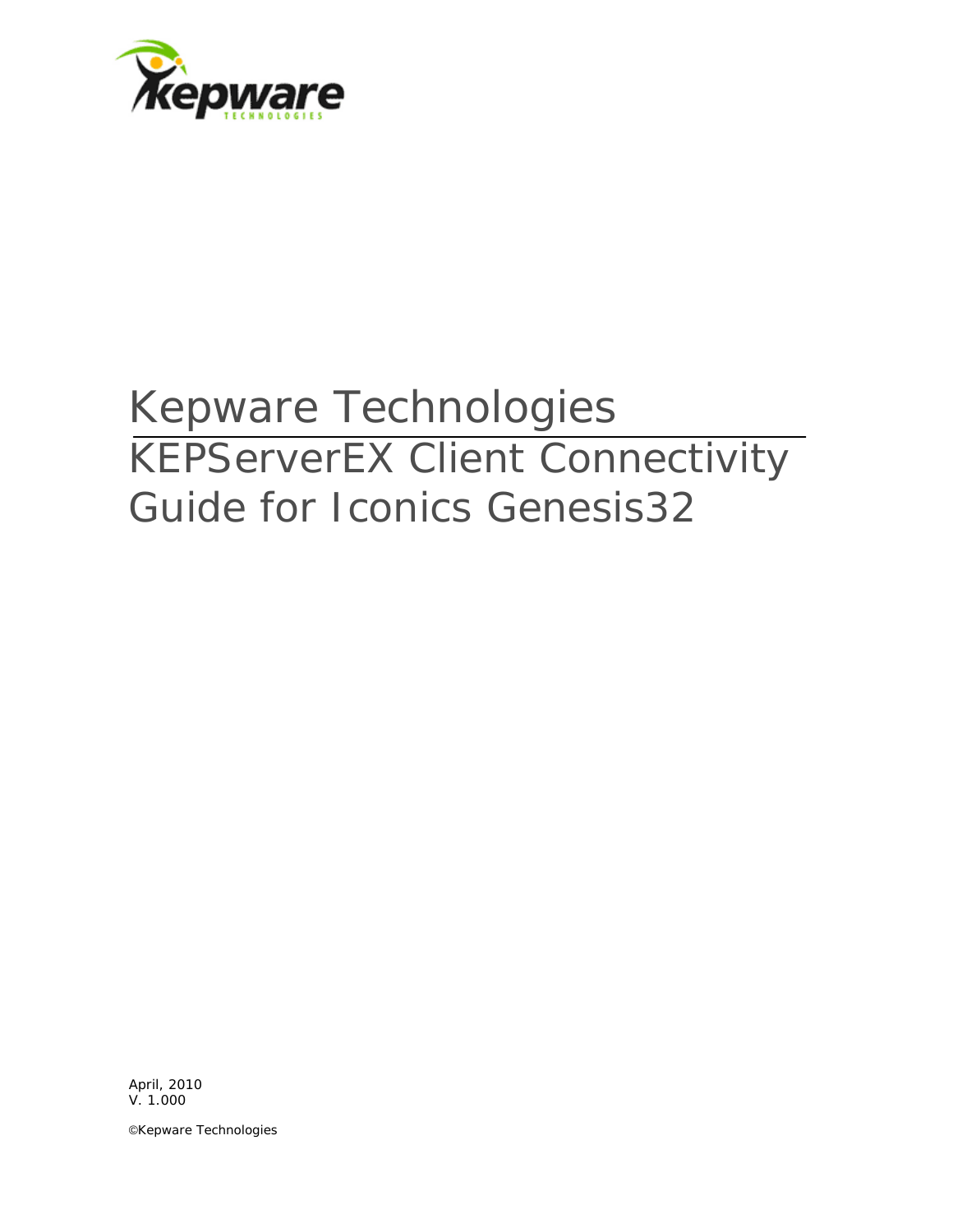# Table of Contents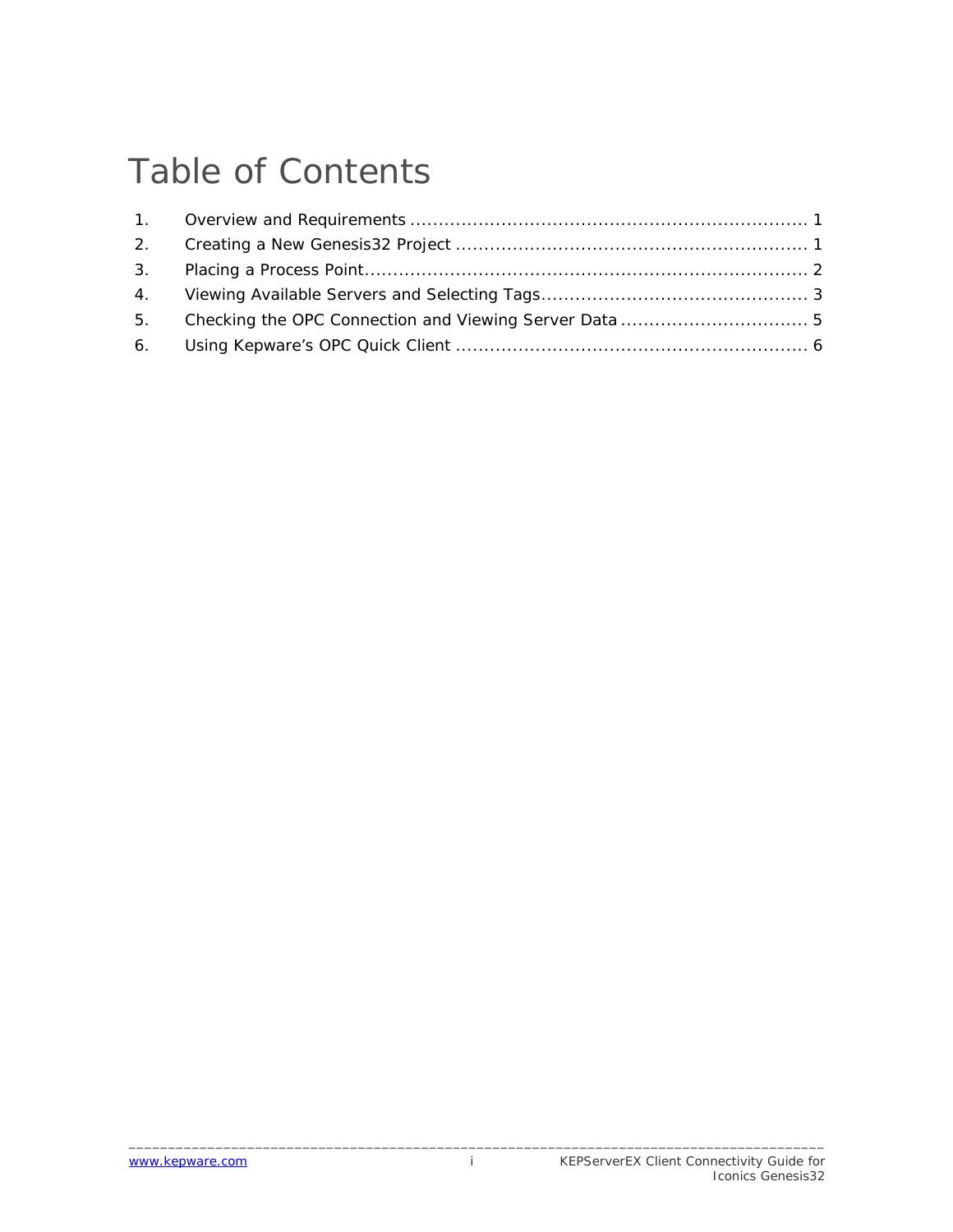#### <span id="page-2-0"></span>**1.Overview and Requirements**

This guide will demonstrate how to establish a connection between the KEPServerEX OPC server and Iconics Genesis32. Users must complete the following before continuing with the tutorial:

- Configure a server project. Users may either select the appropriate driver and settings or run the **Simulation Driver Demo** that is included with KEPServerEX. The Simulation Driver Demo project will be used for all examples in the tutorial.
- Start KEPServerEX and load the Simulation Driver Demo project. Once the server project has been loaded, open the Runtime menu on the main menu bar and verify that the server project has been connected.

#### **2. Creating a New Genesis32 Project**

In this tutorial, Genesis32 version 10.01 will be used.

- 1. Start the program **Workbench by ICONICS**.
- 2. Select the **GraphWorX64** tab, located in the bottom of the Project Explorer window.



3. Next, right-click on **My Computer**.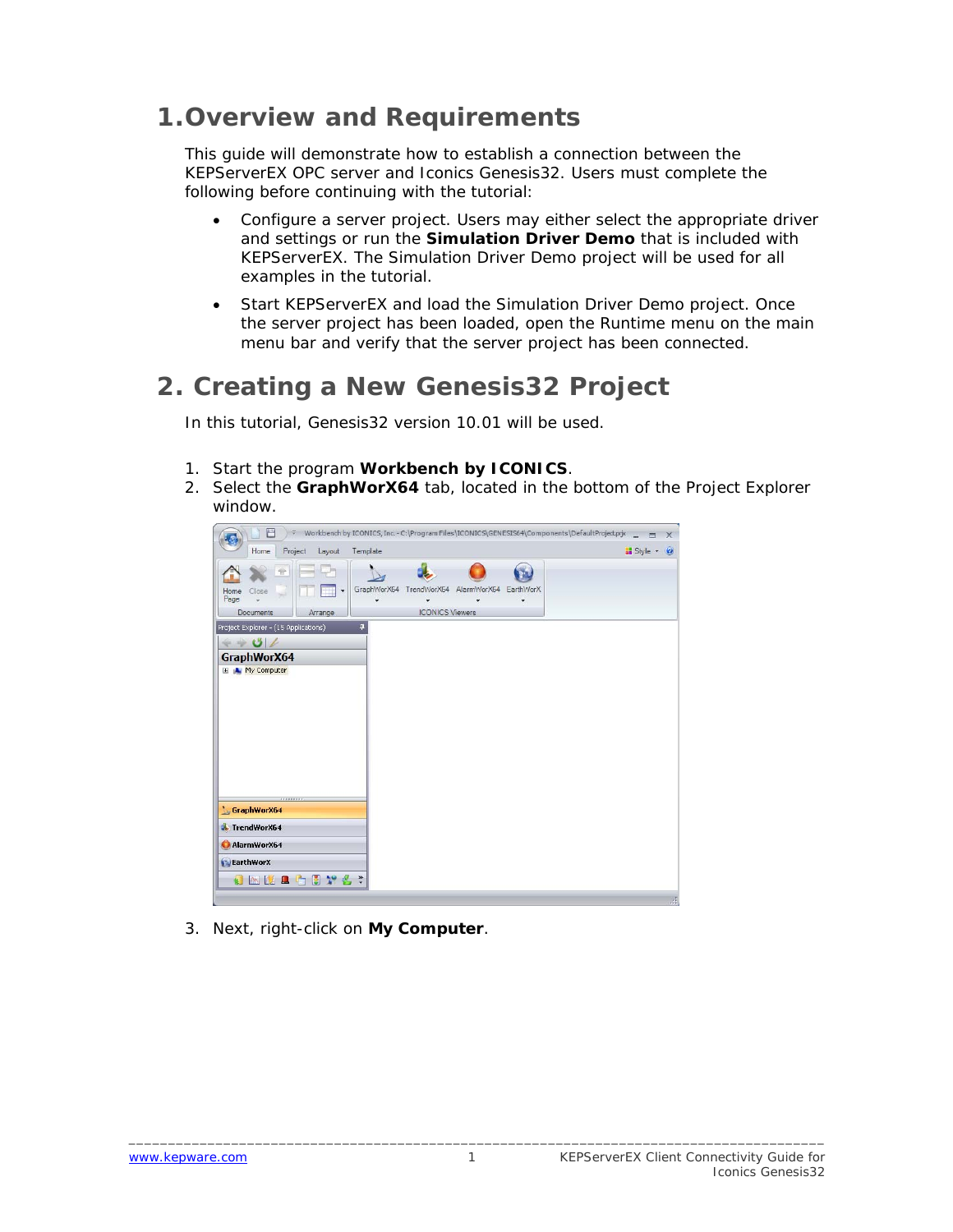<span id="page-3-0"></span>4. Select **New display**.

| ٣                                                      | √ Workbench by ICONICS, Inc. - C:\Program Files\ICONICS\GENESIS64\Components\DefaultProject.prjx | $\times$                            |
|--------------------------------------------------------|--------------------------------------------------------------------------------------------------|-------------------------------------|
| Home<br>Project<br>Layout                              | Template                                                                                         | $\frac{1}{2}$ Style $\sim$ $\omega$ |
| 증<br>Home<br>Close<br>$\overline{\phantom{a}}$<br>Page | GraphWorX64 TrendWorX64 AlarmWorX64<br>EarthWorX                                                 |                                     |
| <b>Documents</b><br>Arrange                            | <b>ICONICS Viewers</b>                                                                           |                                     |
| Project Explorer - (15 Applications)                   | $\mathbf{u}$                                                                                     |                                     |
| $\Leftrightarrow$ $\bullet$ $\vee$                     |                                                                                                  |                                     |
| GraphWorX64                                            |                                                                                                  |                                     |
| 田内<br>New display<br>⊵                                 |                                                                                                  |                                     |
| New trend<br>d.                                        |                                                                                                  |                                     |
| New alarms                                             |                                                                                                  |                                     |
| Θ<br>New Gis                                           |                                                                                                  |                                     |
| Add/Remove folders                                     |                                                                                                  |                                     |
| Refresh<br>$\mathbf{C}$                                |                                                                                                  |                                     |
| Refresh Parent                                         |                                                                                                  |                                     |
|                                                        |                                                                                                  |                                     |
| *********                                              |                                                                                                  |                                     |
| GraphWorX64                                            |                                                                                                  |                                     |
| TrendWorX64                                            |                                                                                                  |                                     |
| AlarmWorX64                                            |                                                                                                  |                                     |
| EarthWorX                                              |                                                                                                  |                                     |
| <b>NAME!</b><br>8 Y &<br>$\mathbf{r}$                  | $\ddot{\tilde{z}}$                                                                               |                                     |
|                                                        |                                                                                                  | $\pm 2$                             |

## **3. Placing a Process Point**

- 1. Next, select the **Dynamics** tab from the main menu.
- 2. In the **Text Objects** group, click on the **Process Point** icon.
- 3. In the **New display** work area, drag and draw a Process Point object.

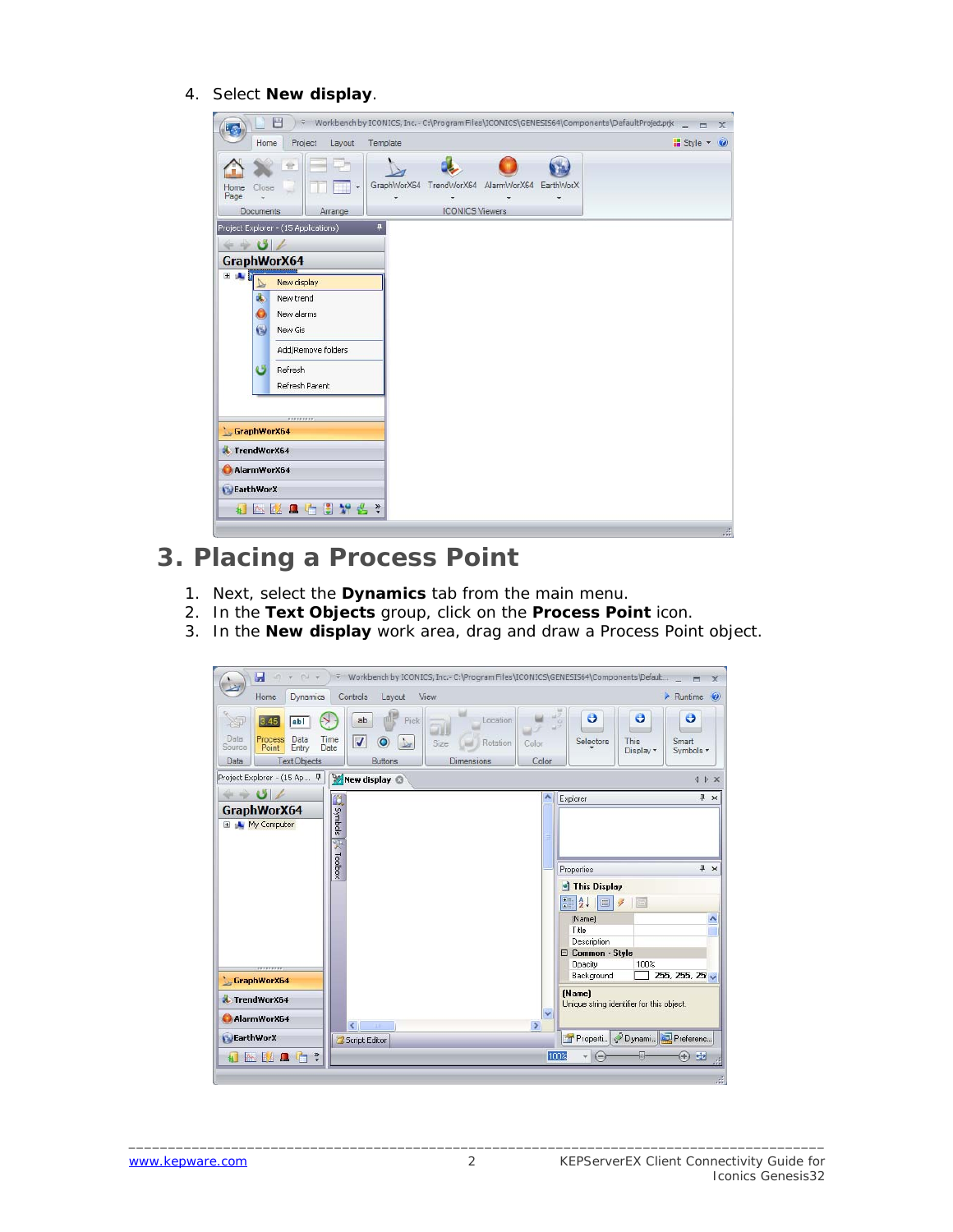#### <span id="page-4-0"></span>**4.Viewing Available Servers and Selecting Tags**

The **Data Browser** will appear immediately after placement of the new Process Point object.

1. In the **Grid** window, double-click on **My Server** to open a list of data



2. Next, double-click **Kepware.KEPServerEX.V5\_DA**.

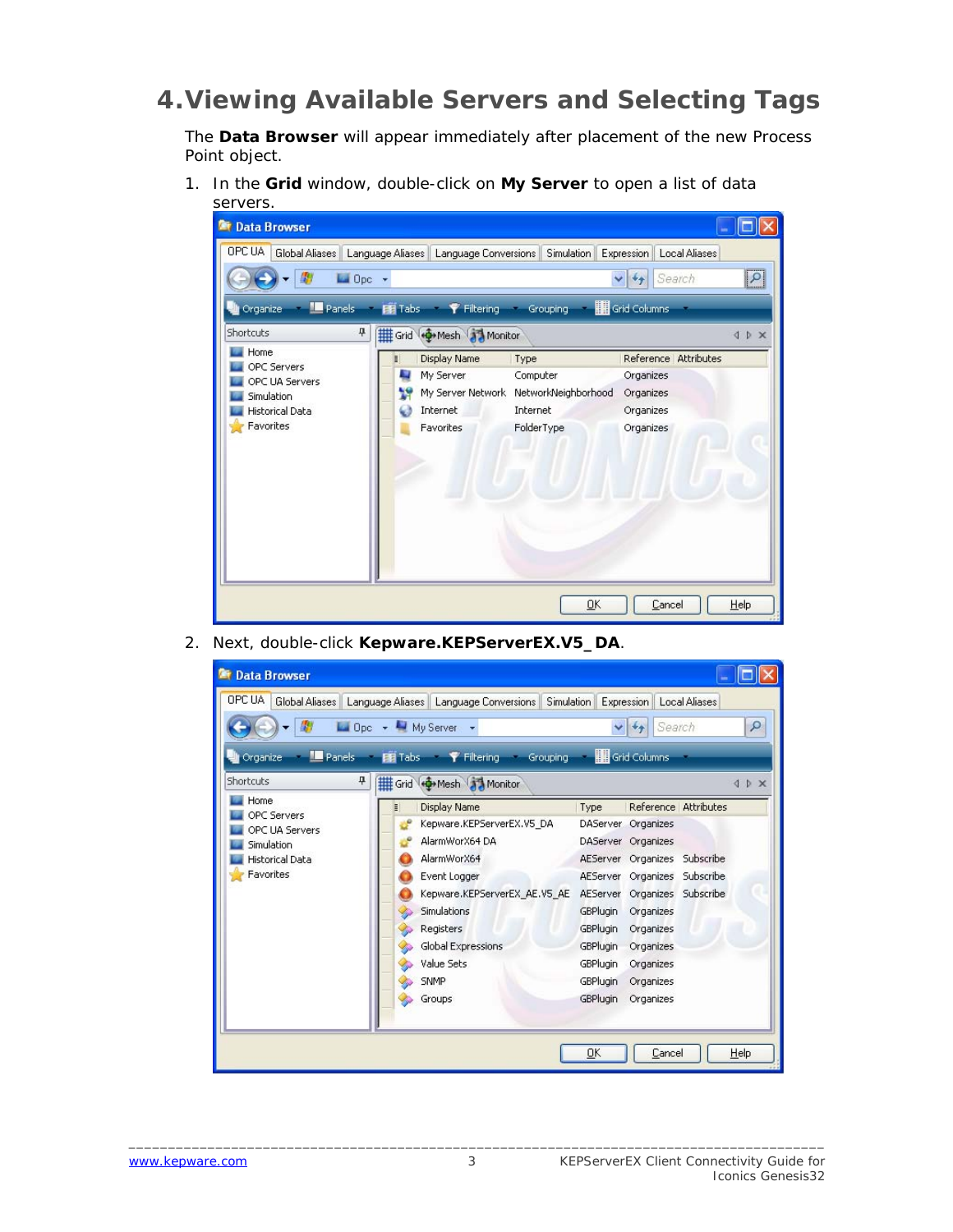3. In the list of tag groups, double-click **Channel1**.



4. In the next list, double-click **Device1**.

| <b>En Data Browser</b>                                                                     |                                                                                                                                                                                                                                                                               |                 |  |  |  |  |  |
|--------------------------------------------------------------------------------------------|-------------------------------------------------------------------------------------------------------------------------------------------------------------------------------------------------------------------------------------------------------------------------------|-----------------|--|--|--|--|--|
| OPC UA<br>卿<br>$\frac{1}{2}$<br>Shortcuts                                                  | Global Aliases   Language Aliases   Language Conversions   Simulation   Expression   Local Aliases<br>$\vee$ $\downarrow$<br>* Kepware.KEPServerEX.V5_DA * Channel1<br>Search<br>÷<br>Organize Panels File Tabs Triltering Grouping Eligind Columns<br>Grid (++Mesh ) Monitor | ٩<br><b>IDX</b> |  |  |  |  |  |
| Home<br>OPC Servers<br>OPC UA Servers<br>Simulation<br><b>Historical Data</b><br>Favorites | Reference Attributes<br>Display Name Type<br>Device1<br>FolderType Organizes<br>System<br>FolderType Organizes                                                                                                                                                                |                 |  |  |  |  |  |
|                                                                                            | Cancel<br><b>DK</b><br>Help                                                                                                                                                                                                                                                   |                 |  |  |  |  |  |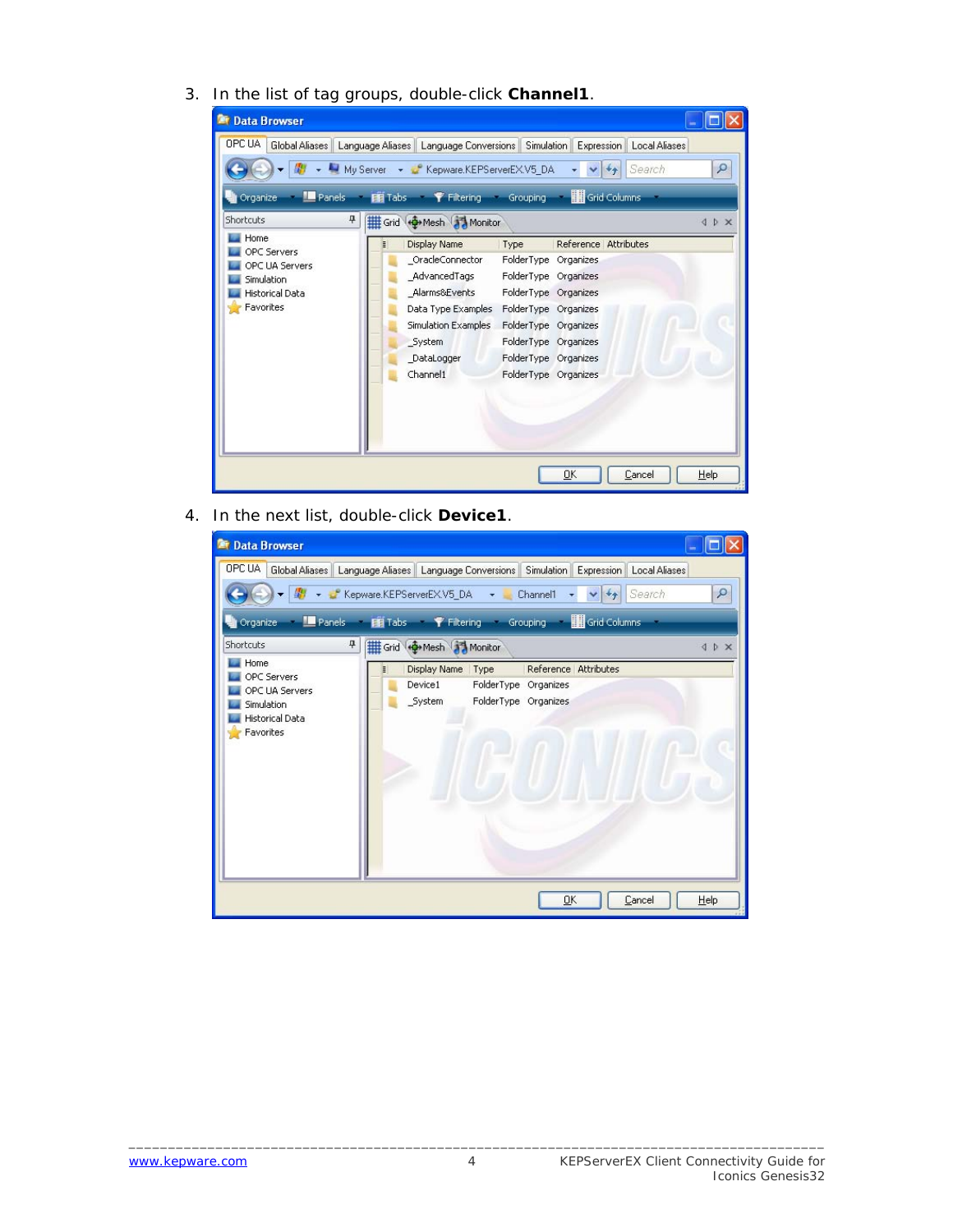<span id="page-6-0"></span>5. Next, select **Tag1** and then click **OK**.



**Note:** The Process Point object should now appear in the **New Display** window.

## **5. Checking the OPC Connection and Viewing Server Data**

1. In **Workbench**, run the display by clicking **Runtime**.